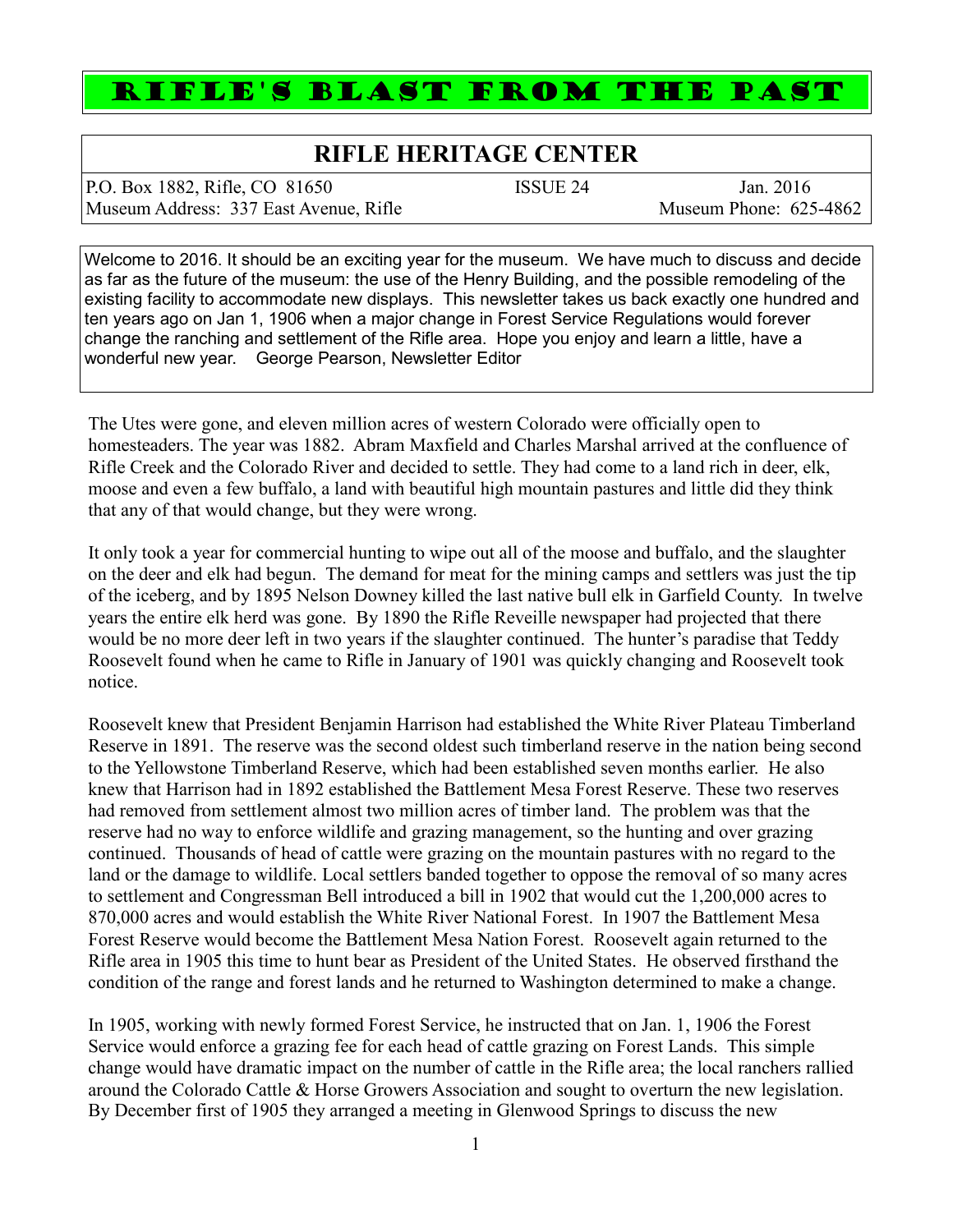legislation. Roosevelt sent his friend and most trusted spokesman Gifford Pinchot the head of the Forest Service to meet with some one hundred local cattlemen. The president was firm and told the cattlemen that the "Free Range System" had been destructive in the past and therefore it was the duty of the government to see that these lands are used in a way that will preserve their grazing value and give them the greatest usefulness to the people of the United States. It was a bitter pill to swallow and there were many violations from 1906 to 1911, but the Supreme Court upheld the laws and rangers such as Jim Clayton and his wife Adelaide worked with the local cattlemen and soon all fell into line.

In 1913 the Elks Lodge of Aspen brought in 16 head of elk from Yellowstone. In 1914 they brought in 22 more, and then 24 more. By 1929 the elk season that had been closed since 1903 was again open to limited hunting. The deer season was closed from 1913 to 1918 and again only open to limited hunting by 1941 the 16,000 estimated deer in the area in 1913 had become over 250,000. Moose were brought in 1978 and now have expanded almost state wide. The Mountain Buffalo were never brought back and continue to be absent in our area.

In 1941 the Sopris National Forest which had been established in 1909 merged with the Holly Cross National Forest which then merged with the White River National Forest with a total combined area of 2,285,970 acres. The Battlement Mesa National Forest became the Grand Mesa National Forest in March of 1924 with 753,720 acres of protected forest land. Currently the National Forest Service has 14.5 million acres in Colorado and the BLM has 8.4 million acres most all of which were originally part of the Ute Indian Reservation. So most of the land the Utes tried to protect has become protected by the United States government. The land we see today is far different than what Abram Maxfield saw, but there are still places that are the same and that will remain the same. I am thankful to know that the view of the Flattops Wilderness area that I see almost daily on my way to town will remain the same for generations to come thanks to the foresight of President Theodore Roosevelt.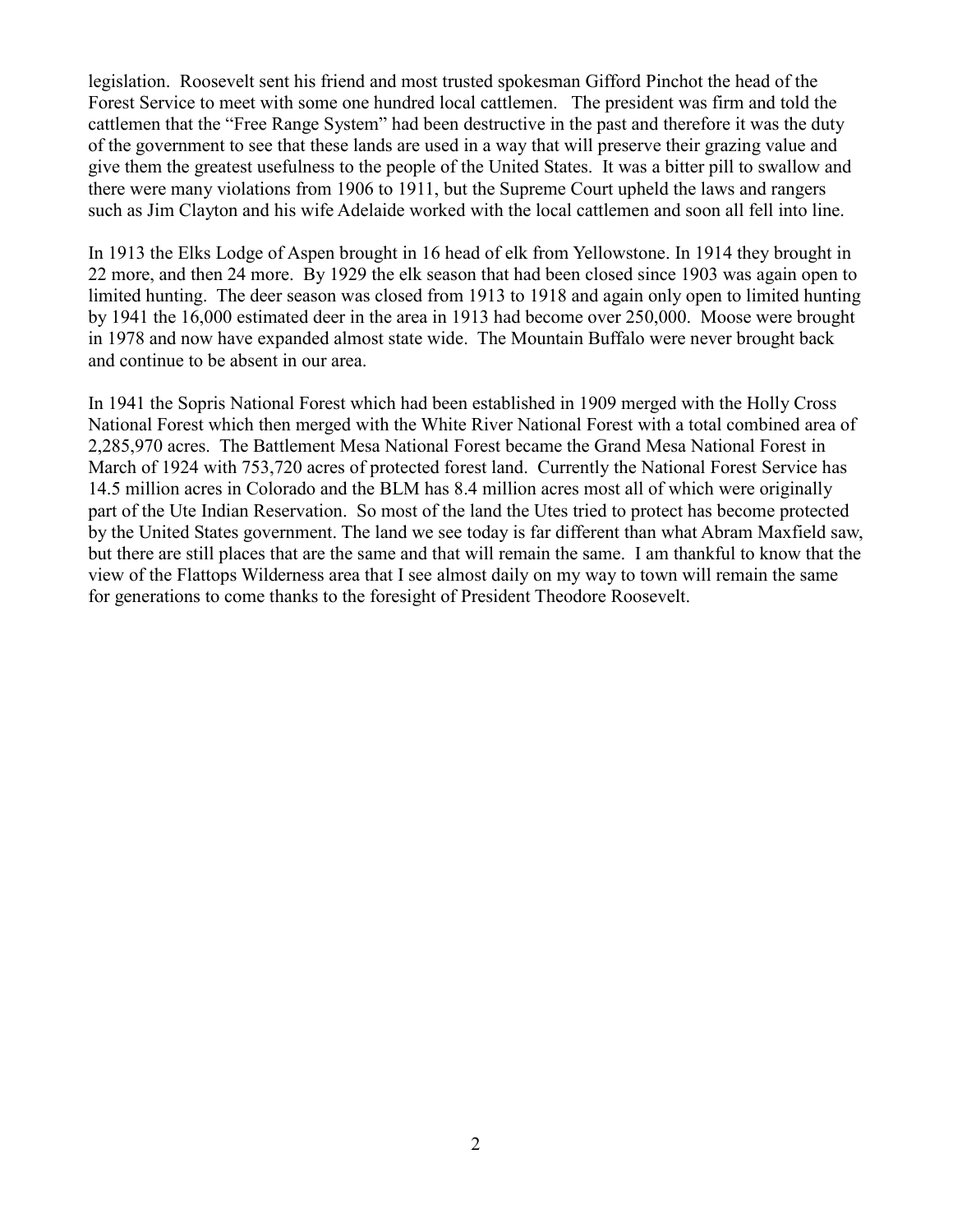

RIFLE HERITAGE CENTER NEWSLETTER

## **THANKS TO VOLUNTEERS**

**2015 MEMBERS LIST**

Thanks for all the hard work to make the 2015 year so successful.

.

**Businesses:** ALPINE BANK